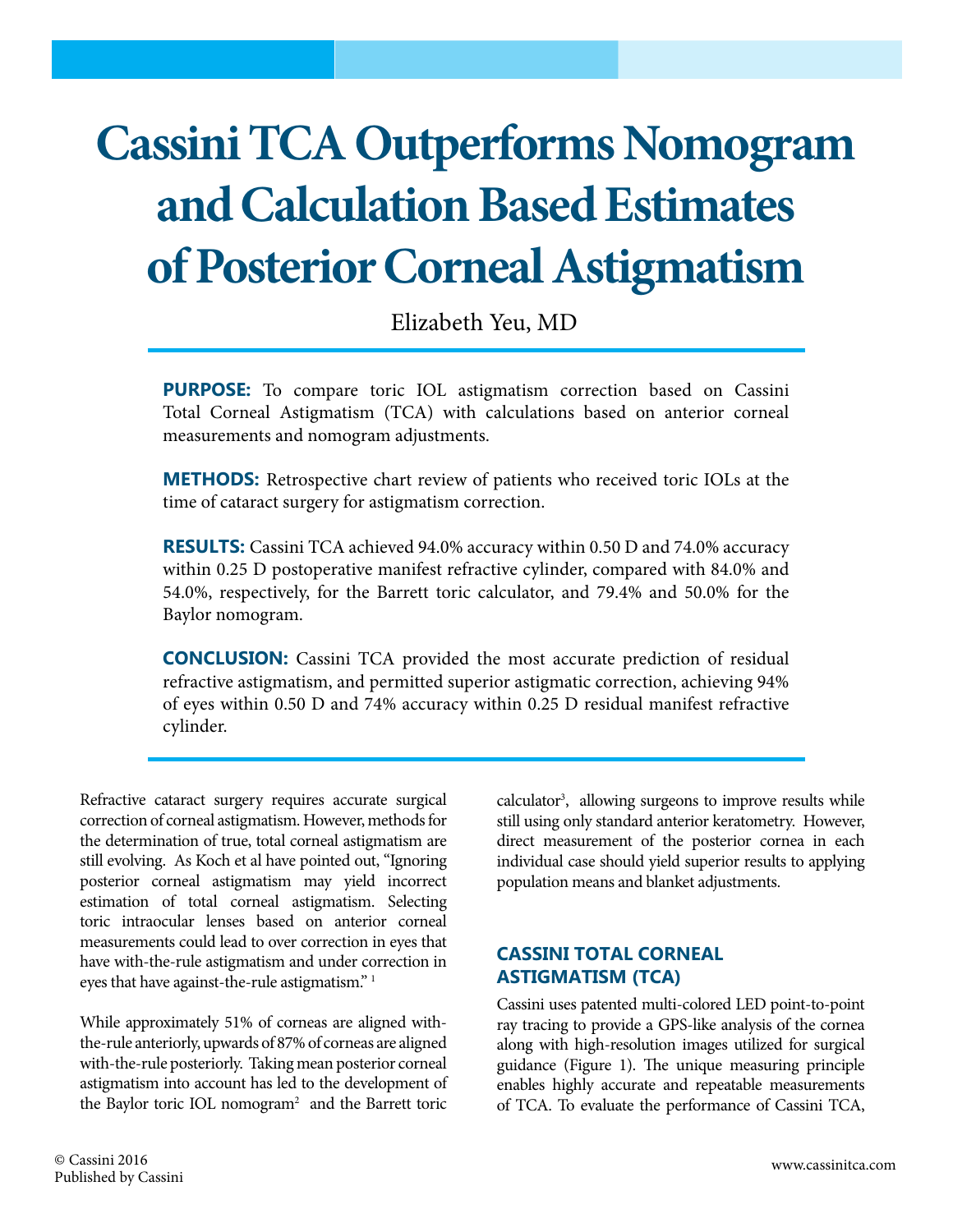we undertook a comparative retrospective analysis of a series of 50 toric IOLs based on measurement with Cassini TCA, the Baylor toric IOL nomogram and the Barrett toric calculator.

#### **METHODS**

This retrospective chart review included consecutive cases beginning in September, 2015, performed by one surgeon (Elizabeth Yeu, MD, Virginia Eye Consultants). Preoperative measurements included Lenstar biometry and Cassini TCA. Eyes with clinically significant corneal dystrophy, a history of prior keratorefractive surgery,



**Figure 1** Cassini Total Corneal Asigmatism

uncontrolled ocular surface disease, short axial length (i.e., < 22.5mm), or that were missing postoperative information, were excluded. Postoperative manifest refraction and visual acuity were collected at one month. Barrett toric calculation and Baylor toric nomogram recommendations were obtained from the Lenstar anterior keratometric values.



**Figure 2.** Prediction residual cylinder within 0.5D



**Figure 3.** Prediction residual cylinder within 0.25D

#### **RESULTS**

A total of 50 cases were included, and 13 cases were excluded. Figures 2 and 3 provide the percentage of eyes with  $\leq 0.50$  D and  $\leq 0.25$  D residual manifest refractive astigmatism at one month postoperative. 70% (35/50) of eyes demonstrated posterior corneal astigmatism aligned with-the-rule, 18% (9/50) demonstrated posterior corneal astigmatism aligned against-the-rule, and 12% (6/50) demonstrated posterior corneal astigmatism aligned obliquely (Figure 4). All the cases of oblique posterior corneal astigmatism were found in eyes with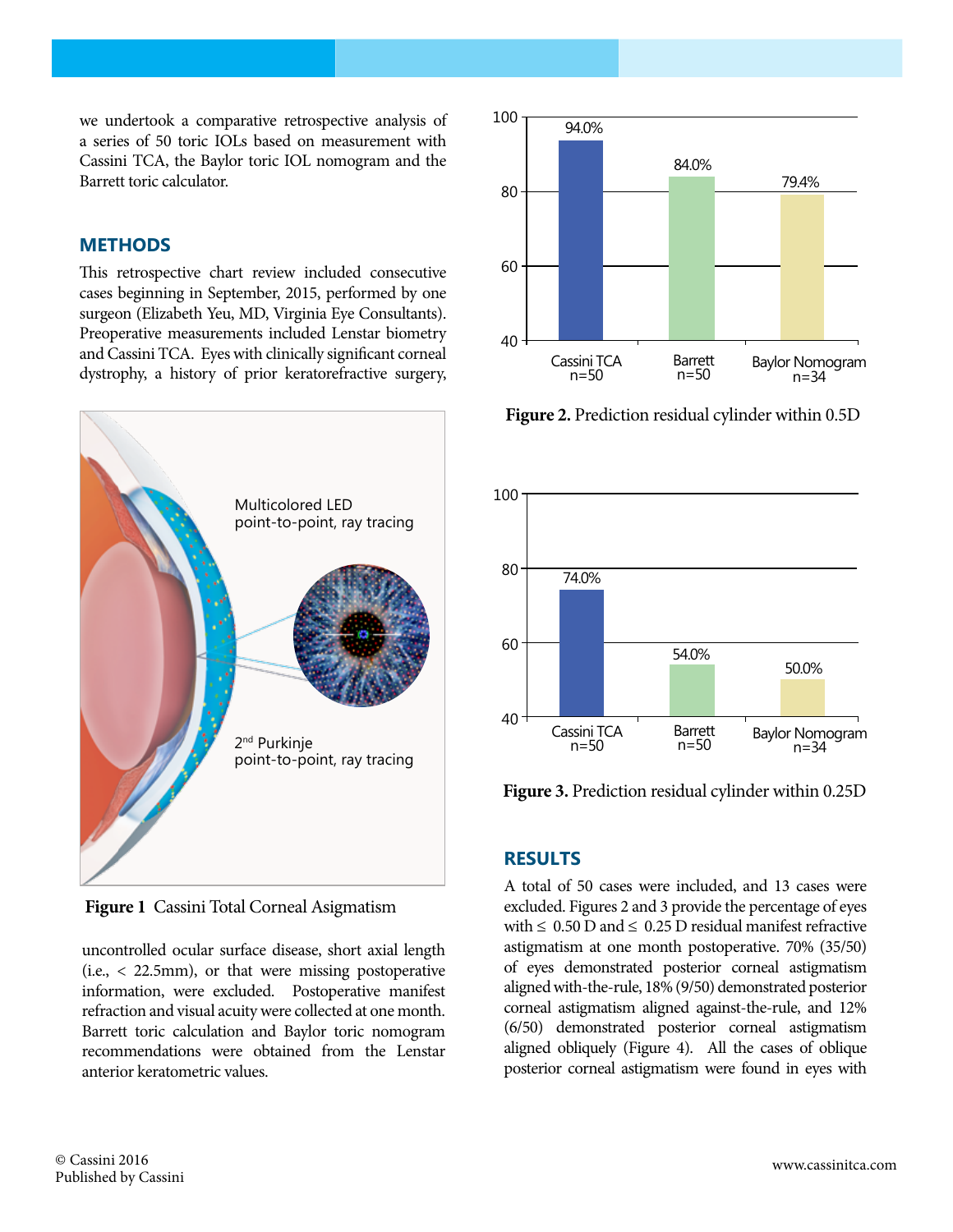oblique anterior corneal astigmatism. The incidence of oblique anterior corneal astigmatism was 22% (11/50 eyes). Of note, the Baylor nomogram makes no specific recommendation for eyes with oblique anterior corneal astigmatism. In these oblique eyes, Total Corneal Astigmatism measured greater than anterior astigmatism in 45.5% (5/11), while Total Corneal Astigmatism measured less than anterior astigmatism in 54.5% (6/11).



**Figure 4.** Steep Axis orientation of posterior corneal astigmatism

### **DISCUSSION**

In terms of residual manifest refractive cylinder prediction error, Cassini TCA outperformed both the Baylor nomogram and the Barrett calculator. Cassini TCA achieved 94% accuracy within 0.50 D and 74% accuracy within 0.25 D postoperative manifest refractive cylinder. These results compare favorably with other methods of posterior corneal measurement, including intraoperative aberrometry, which has been reported to achieve 78% within 0.50 D and 38% within 0.25 D.4

Oblique anterior astigmatism was found in 22% of eyes. In approximately half of these cases, TCA was greater than anterior astigmatism. Therefore, no generalized rule for the posterior behavior of oblique eyes could be determined, making these particularly challenging for nomogram based toric IOL calculation.

In conclusion, Cassini TCA provided the most accurate prediction of postoperative refractive astigmatism, and permitted superior astigmatic correction, achieving 94% of eyes within 0.50 D residual manifest refractive cylinder. The benefit to patients of reduced astigmatism means better vision without glasses, while surgeons enjoy enhanced outcomes and a reduction in the need for postoperative enhancement procedures.

### **REFERENCES**

- 1. Koch DD, Ali SF, Weikert MP, Shirayama M, Jenkins R, Wang L. Contribution of posterior corneal astigmatism to total corneal astigmatism. J Cataract Refract Surg. 2012 Dec;38(12):2080-7.
- 2. http://www.aao.org/eyenet/article/toric-iol-calculationsconsider-posterior-cornea
- 3. http://www.ascrs.org/barrett-toric-calculator
- 4. Hatch KM, Woodcock EC, Talamo JH. Intraocular lens power selection and positioning with and without intraoperative aberrometry.J Refract Surg. 2015 Apr;31(4):237-42.



**Elizabeth Yeu, MD** Virginia Eye Consultants